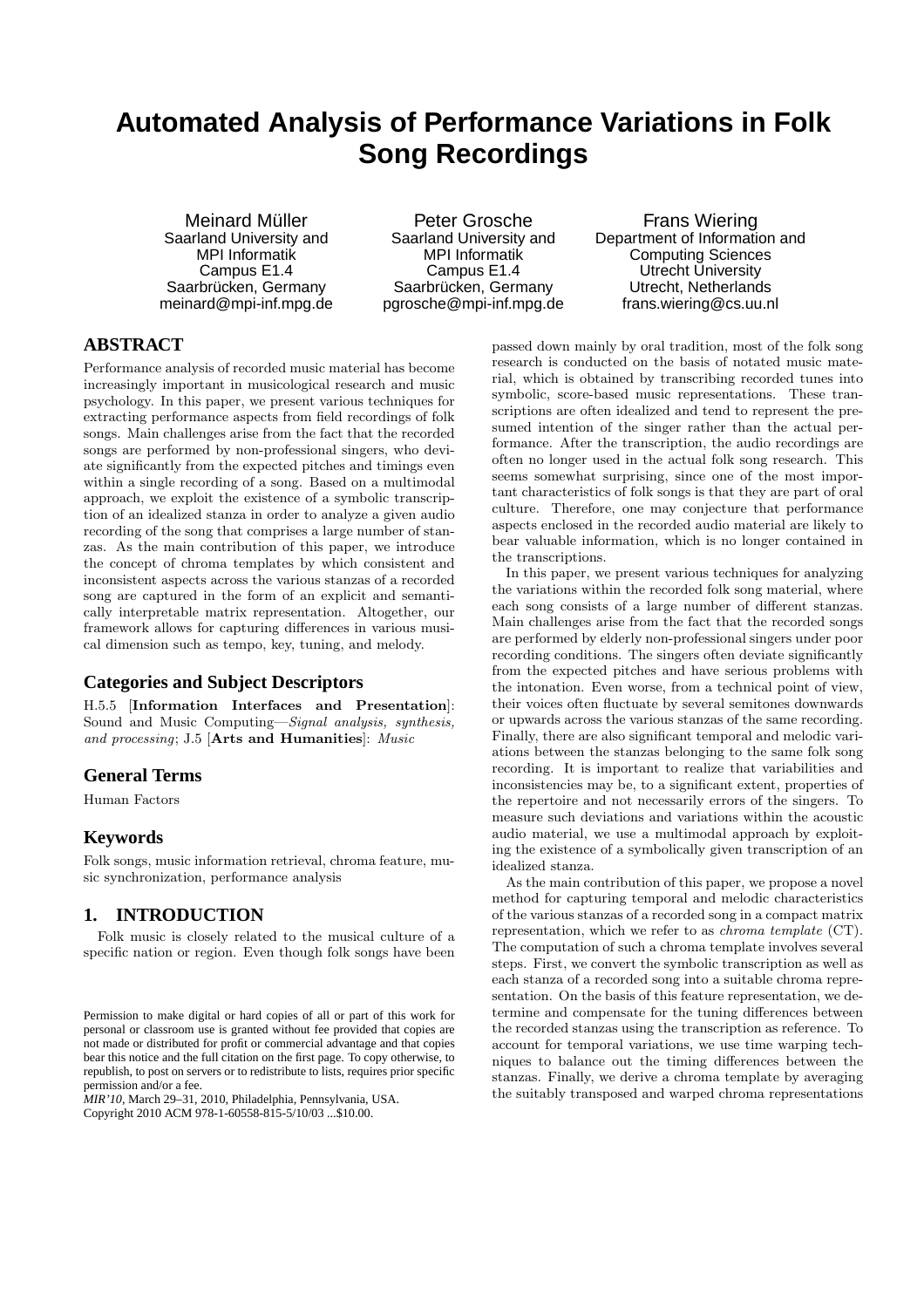of all recorded stanzas and the reference. The key property of a chroma template is that it reveals consistent and inconsistent melodic performance aspects across the various stanzas. Here, one advantage of our concept is its simplicity, where the information is given in form of an explicit and semantically interpretable matrix representation. We show how our framework can be used to automatically measure variabilities in various musical dimensions including tempo, pitch, and melody. Extracting such information constitutes an important step for making the audio material accessible to performance analysis and to folk song research.

The remainder of this paper is structured as follows. First, in Sect. 2, we outline current directions in folk song research and in Sect. 3 we describe the Dutch folk song collection used in our experiments. In Sect. 4, we summarize the concept of chroma features, which are used as common mid-level representation for comparing the symbolic transcriptions and the audio material. In particular, we present various strategies that capture and compensate for variations in intonation and tuning. In Sect. 5, we introduce and discuss in detail our concept of chroma templates. Finally, in Sect. 6, we describe various experiments on performance analysis while discussing our concept by means of a number of representative examples. Conclusions and prospects on future work are given in Sect. 7. Related work is discussed in the respective sections.

### **2. FOLK SONG RESEARCH**

Folk songs are typically performed by common people of a region or culture during work or recreation. These songs are generally not fixed by written scores but are learned and transmitted by listening to and participating in performance. Systematic research on folk song traditions started in the 19th century. At first researchers wrote down folk songs in music notation at performance time, but from an early date onwards performances were recorded using available technologies. Over more than a century of research, enormous amounts of folk song data have been assembled. Since the late 1990s, digitization of folk song holdings has become a matter of course. An overview of European collections is given in [2]. Digitized folk songs offer interesting challenges for computational research, and the availability of extensive folk song material requires computational methods for large-scale musicological investigation of this data. Much interdisciplinary research into such methods has been has been carried out within the context of music information retrieval (MIR). An important challenge is to create computational methods that contribute to a better musical understanding of the repertoire [21].

Folk songs can be studied from a number of viewpoints: text, music, performance and social context. The musical viewpoint is often concerned with the identification of relationships between folk song melodies at various levels. For example, using computational methods, motivic relationships between different folk song repertoires are studied in [10]. Within individual traditions, the notion of tune family is important. Tune families consist of melodies that are considered to be historically related through the process of oral transmission. In the WITCHCRAFT project, computational models for tune families are investigated in order to create a melody search engine for Dutch folk songs [22, 26]. In the creation of such models aspects from music cognition play an important role. The representation of a song in hu-

man memory is not literal. During performance, the actual appearance of the song is recreated. Melodies thus tend to change over time and between performers. But even within a single performance of a strophic song interesting variations of the melody may be found.

Even though folk songs are typically orally transmitted in performance, much of the research is conducted on the basis of notated musical material and leaves potentially valuable performance aspects enclosed in the recorded audio material out of consideration. Performance analysis has become increasingly important in musicological research and in music psychology. In folk song research (or more widely, in ethnomusicological research) computational methods are beginning to be applied to audio recordings as well. Examples are the study of African tone scales [12] and Turkish rhythms [8]. In [14], the availability of MIDI transcriptions has been exploited to automatically segment audio recordings of strophic folk songs into constituent stanzas. The present paper continues this research by comparing the various stanzas to study performance and melodic variation within a single performance of a folk song.

### **3. OGL FOLK SONG COLLECTION**

In the Netherlands, folk song ballads (strophic, narrative songs) have been extensively collected and studied. A long-term effort to record these songs was started by Will Scheepers in the early 1950s, and it was continued by Ate Doornbosch until the 1990s [7]. Their field recordings were usually broadcasted in the radio program Onder de groene linde (Under the green lime tree). Listeners were encouraged to contact Doornbosch if they knew more about the songs. Doornbosch would then record their version and broadcast it. In this manner a collection, in the following referred to as OGL collection, was created that not only represents part of the Dutch cultural heritage but also documents the textual and melodic variation resulting from oral transmission.

At the time of the recording, ballad singing had already largely disappeared from popular culture. Ballads were widely sung during manual work until the first decades of the 20th century. The tradition came to an end as a consequence of two innovations: the radio and the mechanization of manual labor. Decades later, when the recordings were made, the mostly female, elderly singers often had to delve deeply in their memories to retrieve the melodies. The effect is often audible in the recordings: there are numerous false starts, and it is evident that singers regularly began to feel comfortable about their performance only after a few strophes.

The OGL collection, which is currently hosted at the Meertens Institute in Amsterdam, is available through the *Nederlandse Liederenbank*  $(NLB)^1$ . The database also gives access to very rich metadata, including date and location of recording, information about the singer, and classification by tune family and (textual) topic. The OGL collection contains 7277 audio recordings, which have been digitized as MP3 files (stereo, 160 kbit/s, 44.1 kHz). Nearly all of the field recordings are monophonic and comprise a large number of stanzas (often more than 10 stanzas). When the collection was assembled, melodies were transcribed on paper by experts. Usually only one stanza is given in music notation, but variants from other stanzas are regularly in-

 $^1\rm{Dutch}$ Song Database, http://www.liederenbank.nl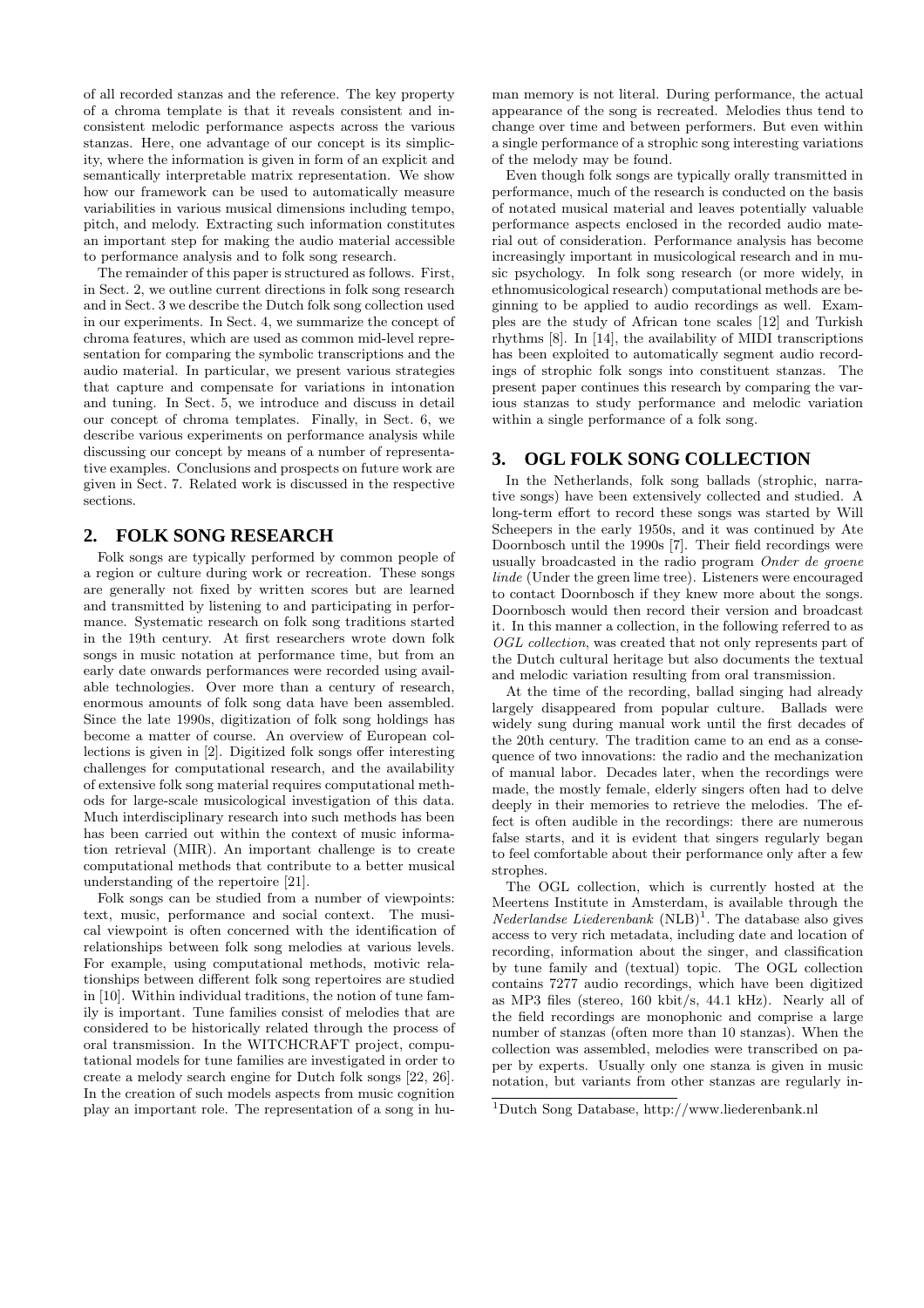cluded. The transcriptions are often idealized and tend to represent the presumed intention of the singer rather than the actual performance. For a large number of melodies, transcribed stanzas are available in various symbolic formats including  $LilyPond<sup>2</sup>$  and Humdrum [19], from which MIDI representations have been generated (with a tempo set at 120 BPM for the quarter note). At this date (November 2009) around 2500 folk songs from OGL have been encoded. In addition, the encoded corpus contains 1400 folk songs from written sources, and 1900 instrumental melodies from written, historical sources, bringing the total number of encoded melodies at approximately 5800. A detailed description of the encoded corpus is provided in [23].

#### **4. CHROMA REPRESENTATION**

In the following, we assume that, for a given folk song, we have an audio recording consisting of a various stanzas as well as a transcription of a representative stanza in form of a MIDI file, which will act as a reference. Recall from Sect. 3 that this is exactly the situation we have with the songs of the OGL collection. In order to compare the MIDI reference with the stanzas of the audio recording, we use the well-known chroma features as a common mid-level representation, see [1, 9, 13, 20]. Here, the chroma refer to the 12 traditional pitch classes of the equal-tempered scale encoded by the attributes  $C, C^{\sharp}, D, \ldots, B$ . Representing the short-time energy content of the signal in each of the 12 pitch classes, chroma features do not only account for the close octave relationship in both melody and harmony as it is prominent in Western music, but also introduce a high degree of robustness to variations in timbre and articulation [1]. Furthermore, normalizing the features makes them invariant to dynamic variations.

It is straightforward to transform a MIDI representation into a chroma representation or chromagram. Using the explicit MIDI pitch and timing information one basically identifies pitches that belong to the same chroma class within a sliding window of a fixed size, see [9]. Disregarding information on dynamics, we derive a binary chromagram assuming only the values 0 and 1. Furthermore, dealing with monophonic tunes, one has for each frame at most one nonzero chroma entry that is equal to 1. Fig. 1 (b) shows a chromagram of a MIDI reference corresponding to the score shown in Fig. 1 (a). In the following, the chromagram of the transcription is referred to as reference chromagram. For transforming an audio recording into a chromagram, one has to revert to signal processing techniques. Here, various techniques have been proposed either based on short-time Fourier transforms in combination with binning strategies [1] or based on suitable multirate filter banks [13]. Fig. 1 (c) shows a chromagram of a field recording of a single stanza. In the following, we refer to the chromagram of an audio recording as audio chromagram. In our implementation, all chromagrams are computed at a feature resolution of 10 Hz (10 features per second). For technical details, we refer to the cited literature.

As mentioned above, most singers have significant problems with the intonation. Their voices often fluctuate by several semitones downwards or upwards across the various stanzas of the same recording. To account for poor recording conditions, intonation problems, and pitch fluctuations we



Figure 1: Multimodal representation of a stanza of the folk song NLB72246. (a) Idealized transcription given in form of a score. (b) Reference chromagram of transcription. (c) Audio chromagram of a field recording of a single stanza. (d) F0-enhanced audio chromagram. (e) Transposed F0-enhanced audio chromagram cyclically shifted by eight semitones upwards  $(\iota = 8)$ .

apply various enhancement strategies similar to [14]. First, we enhance the audio chromagram by exploiting the fact that we are dealing with monophonic music. To this end, we use a modified autocorrelation method as suggested in [3] to estimate the fundamental frequency (F0) for each audio frame. Then, we determine the MIDI pitch  $p \in [1 : 120]$ having center frequency

$$
f(p) = 2^{\frac{p-69}{12}} \cdot 440 \text{ Hz} \tag{1}
$$

that is closest to the estimated fundamental frequency. Finally, for each frame, we compute a binary chroma vector having exactly one non-zero entry that corresponds to the determined MIDI pitch projected onto the chroma scale. The resulting binary chromagram is referred to  $F0$ -enhanced audio chromagram, see Fig. 1 (d). By using an F0-based pitch quantization, most of the noise resulting from poor recording conditions is suppressed. Also local pitch deviations caused by the singers' intonation problems as well as vibrato are compensated to a substantial degree. Furthermore, octave errors as typical in F0 estimations become irrelevant when using chroma representations.

 $^2$ www.lilypond.org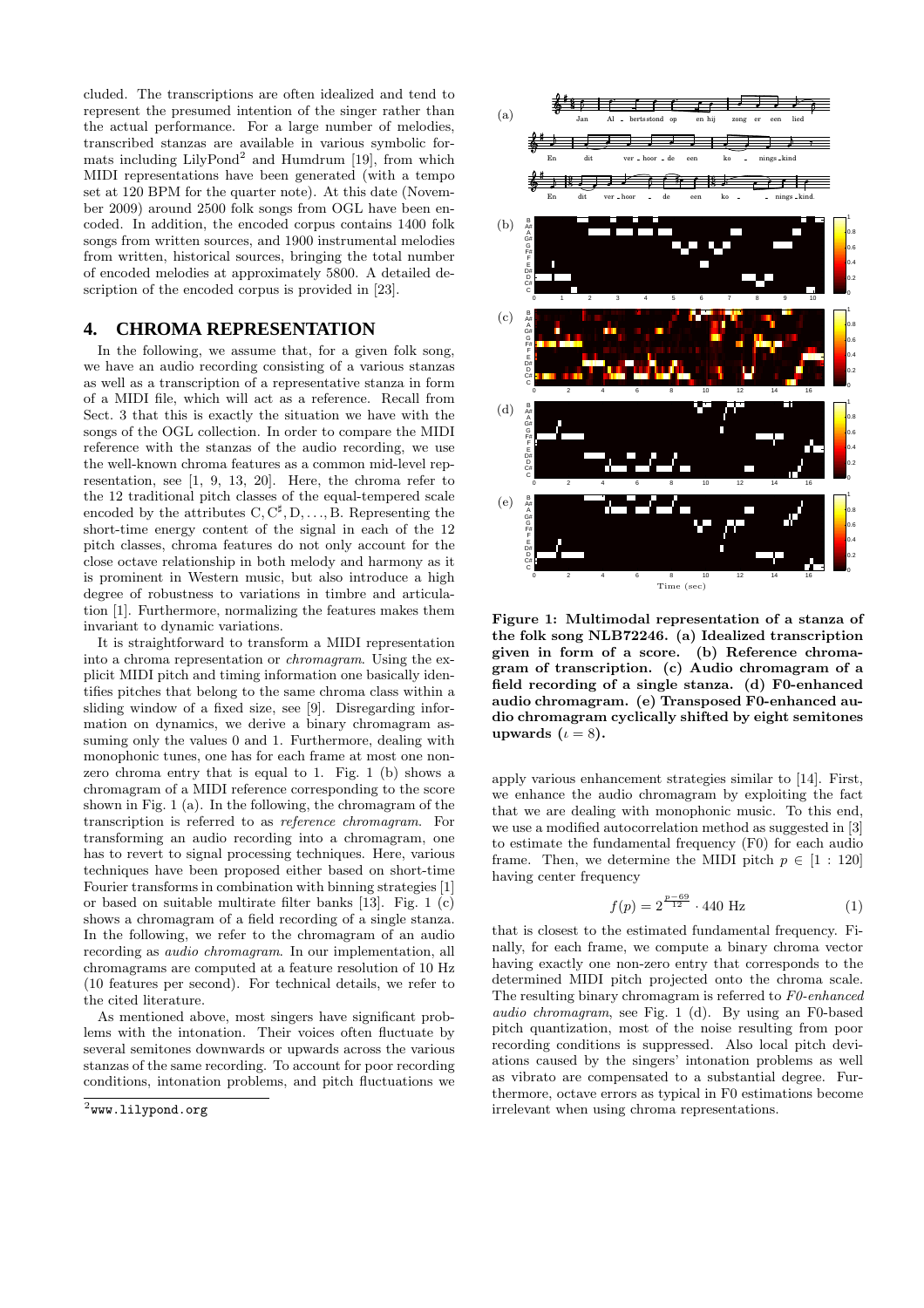

Figure 2: Tuned audio chromagrams of a recorded stanza of the folk song NLB72246. (a) Audio chromagram with respect to tuning parameter  $\tau = 6$ . (b) Audio chromagram with respect to tuning parameter  $\tau = 6.5$ .

To account for global differences in key between the MIDI reference and the recorded stanzas, we revert to the observation by Goto [6] that the twelve cyclic shifts of a 12-dimensional chroma vector naturally correspond to the twelve possible transpositions. Therefore, it suffices to determine the cyclic shift index  $\iota \in [0:11]$  (where shifts are considered upwards in the direction of increasing pitch) that minimizes the distance between a stanza's audio and reference chromagram and then to cyclically shift the audio chromagram according to this index, see Fig. 1. Here, the distance measure between the reference chromagram and the audio chromagram is based on dynamic time warping as described in Sect. 5.

So far, we have accounted for transpositions that correspond to integer semitones of the equal-tempered pitch scale. However, the above mentioned voice fluctuations are fluent in frequency and do not stick to a strict pitch grid. To cope with pitch deviations that are fractions of a semitone, we consider different shifts  $\sigma \in [0, 1]$  in the assignment of MIDI pitches and center frequencies as given by (1). More precisely, for a MIDI pitch  $p$ , the  $\sigma$ -shifted center frequency  $f^{\sigma}(p)$  is given by

$$
f^{\sigma}(p) = 2^{\frac{p-69-\sigma}{12}} \cdot 440 \text{ Hz.}
$$
 (2)

Now, in the F0-based pitch quantization as described above, one can use  $\sigma$ -shifted center frequencies for different values  $\sigma$  to account for tuning nuances. In our context, we use four different values  $\sigma \in \left\{0, \frac{1}{4}, \frac{1}{2}, \frac{3}{4}\right\}$  in combination with the 12 cyclic chroma shifts to obtain 48 different audio chromagrams. Actually, a similar strategy is suggested in [5, 20] where generalized chroma representations with 24 or 36 bins (instead of the usual 12 bins) are derived from a short-time Fourier transform. We then determine the cyclic shift index  $\iota$  and the shift  $\sigma$  that minimize the distance between the reference chromagram and the resulting audio chromagram. These two minimizing numbers can be expressed by a single rational number

$$
\tau := \iota + \sigma \in [0, 12),\tag{3}
$$

which we refer to as *tuning parameter*. The audio chromagram obtained by applying a tuning parameter is also referred to as tuned audio chromagram. Fig. 2 illustrates the importance of introducing the additional rational shift parameter  $\sigma$ . Here, slight fluctuations around a frequency that lies between the center frequencies of two neighboring pitches leads to oscillations between the two corresponding chroma bands in the resulting audio chromagram, see Fig. 2 (a). By applying an additional half-semitone shift  $(\sigma = 0.5)$  in the pitch quantization step, these oscillations are removed, see Fig. 2 (b).

#### **5. CHROMA TEMPLATES**

In the last section, we have shown how to handle differences in intonation and tuning by comparing F0-enhanced boolean audio chromagrams with corresponding reference chromagrams. We now show how one can account for temporal and melodic differences by introducing the concept of chroma templates, which reveal consistent and inconsistent performance aspects across the various stanzas. Our concept of chroma templates is similar to the concept of motion templates proposed in [16], which were applied in the context of content-based retrieval of motion capture data.

For a fixed folk song, let  $Y \in \{0,1\}^{d \times L}$  denote the boolean reference chromagram of dimension  $d = 12$  and of length (number of columns)  $L \in \mathbb{N}$ . Furthermore, we assume that for a given field recording of the song we know the segmentation boundaries of its constituent stanzas. Such a segmentation may be derived manually or, with some minor degradation, automatically as described in [14]. We will comment on this in more detail at the end of this section. In the following, let  $N$  be the number of stanzas and let  $X_n \in \{0,1\}^{d \times K_n}$ ,  $n \in [1:N]$ , be the F0-enhanced and suitably tuned boolean audio chromagrams, where  $K_n \in \mathbb{N}$  denotes the length of  $X_n$ . To account for temporal differences, we temporally warp the audio chromagrams to correspond to the reference chromagram Y. Let  $X = X_n$  be one of the audio chromagrams of length  $K = K_n$ . To align X and Y, we employ classical dynamic time warping (DTW) using the Euclidean distance as local cost measure  $c: \mathbb{R}^{12} \times \mathbb{R}^{12} \to \mathbb{R}$ to compare two chroma vectors. (Note that when dealing with binary chroma vectors that have at most one non-zero entry, the Euclidean distance equals the Hamming distance.) Recall that a *warping path* is a sequence  $p = (p_1, \ldots, p_M)$ with  $p_m = (k_m, \ell_m) \in [1 : K] \times [1 : L]$  for  $m \in [1 : M]$ satisfying the boundary condition

$$
p_1 = (1, 1)
$$
 and  $p_M = (K, L)$ 

as well as the step size condition

$$
p_{m+1} - p_m \in \{(1,0), (0,1), (1,1)\}
$$

for  $m \in [1 : M - 1]$ . The total cost of p is defined as  $\sum_{m=1}^{M} c(X(k_m), Y(\ell_m))$ . Now, let  $p^*$  denote a warping path having minimal total cost among all possible warping paths. Then, the DTW distance  $DTW(X, Y)$  between X and Y is defined to be the total cost of  $p^*$ . It is well-known that  $p^*$  and DTW $(X, Y)$  can be computed in  $O(KL)$  using dynamic programming, see [13, 17] for details. Next, we locally stretch and contract the audio chromagram X according to the warping information supplied by  $p^*$ . Here, we have to consider two cases. In the first case,  $p^*$  contains a subsequence of the form

$$
(k,\ell),(k,\ell+1),\ldots,(k,\ell+n-1)
$$

for some  $n \in \mathbb{N}$ , i.e., the column  $X(k)$  is aligned to the n columns  $Y(\ell), \ldots, Y(\ell+n-1)$  of the reference. In this case,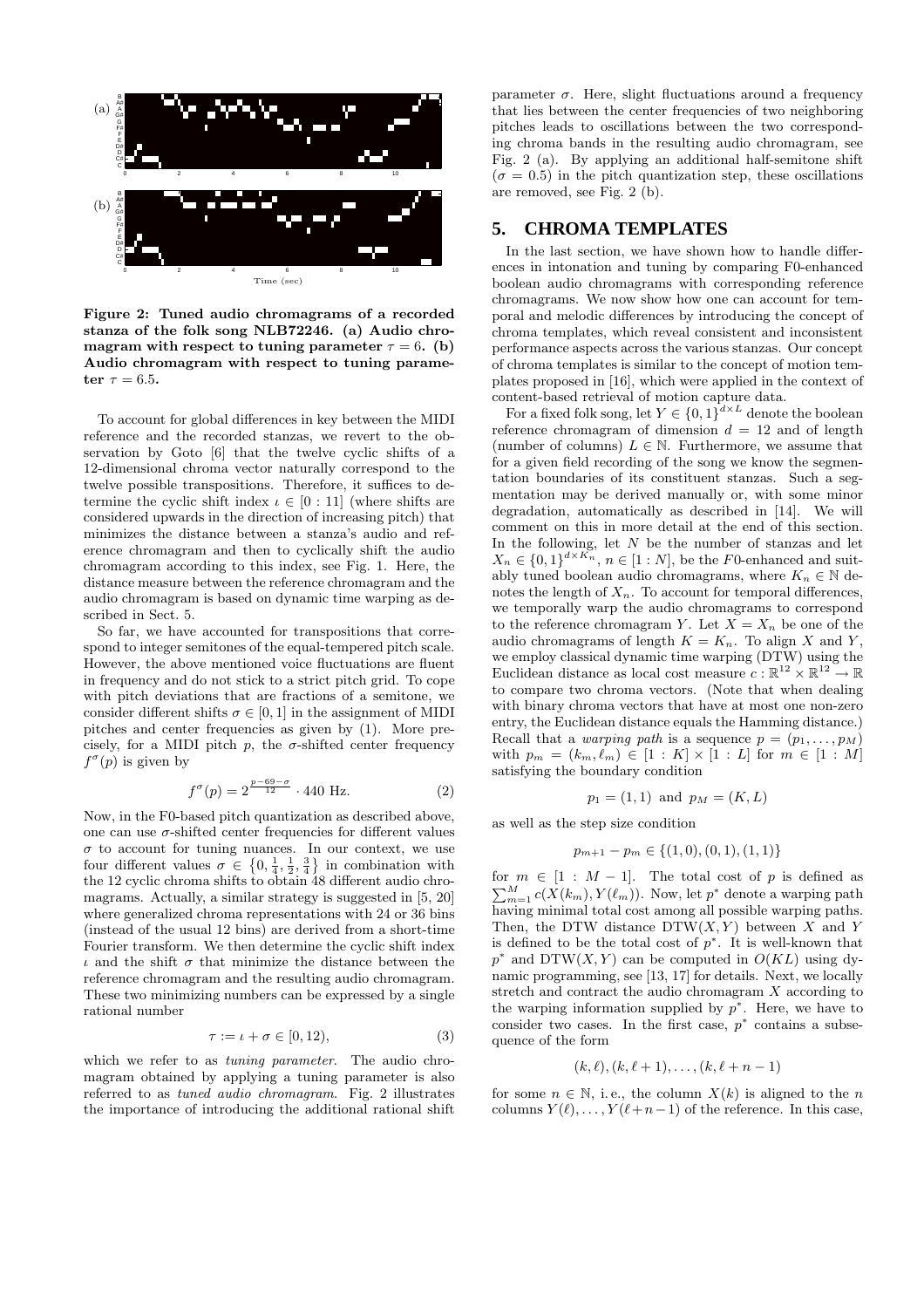

Figure 3: Chroma template computation for the folk song NLB72246. (a) Reference chromagram. (b) Three audio chromagrams. (c) Tuned audio chromagrams. (d) Warped audio chromagrams. (e) Average chromagram obtained by averaging the three audio chromagrams of (d) and the reference of (a). (f) Chroma template.

we duplicate the column  $X(k)$  by taking n copies of it. In the second case,  $p^*$  contains a subsequence of the form

$$
(k,\ell), (k+1,\ell), \ldots, (k+n-1,\ell)
$$

for some  $n \in \mathbb{N}$ , i. e., the n columns  $X(k), \ldots, X(k+n-1)$  are aligned to the single column  $Y(\ell)$ . In this case, we replace the  $n$  columns by a single column by taking the componentwise AND-conjunction  $X(k) \wedge \ldots \wedge X(k+n-1)$ . For example, one obtains

$$
\left(\begin{array}{c}0\\1\\1\end{array}\right)\wedge\left(\begin{array}{c}0\\0\\1\end{array}\right)\wedge\left(\begin{array}{c}1\\0\\1\end{array}\right)=\left(\begin{array}{c}0\\0\\1\end{array}\right).
$$

The resulting warped chromagram is denoted by  $\bar{X}$ . Note that  $\bar{X}$  is still a boolean chromagram and the length of  $\bar{X}$ equals the length  $L$  of the reference  $Y$ , see Fig. 3 (d) for an example.

After the temporal warping we obtain an optimally tuned and warped audio chromagram for each stanza. Now, we simply average the reference chromagram Y with the warped audio chromagrams  $\bar{X}_1, \ldots, \bar{X}_N$  to yield an average chromagram

$$
Z := \frac{1}{N+1} \Big( Y + \sum_{n \in [1:N]} \bar{X}_n \Big). \tag{4}
$$

Note that the average chromagram Z has real-valued entries between zero and one and has the same length L as the reference chromagram. Fig. 3 (e) shows such an average chromagram obtained from three audio chromagrams and the reference chromagram.

The important observation is that black/white regions of Z indicate periods in time (horizontal axis) where certain chroma bands (vertical axis) consistently assume the same values zero/one in all chromagrams, respectively. By contrast, colored regions indicate inconsistencies mainly resulting from variations in the audio chromagrams (and partly from inappropriate alignments). In other words, the black and white regions encode characteristic aspects that are shared by all chromagrams, whereas the colored regions represent the variations coming from different performances. To make inconsistent aspects more explicit, we further quantize the matrix  $Z$  by replacing each entry of  $Z$  that is below a threshold  $\delta$  by zero, each entry that is above  $1 - \delta$  by one, and all remaining entries by a wildcard character ∗ indicating that the corresponding value is left unspecified, see Fig. 3 (f). The resulting quantized matrix is referred to as *chroma tem*plate for the audio chromagrams  $X_1, \ldots, X_N$  with respect to the reference chromagram  $Y$ . In the following section, we discuss the properties of such chroma templates in detail by means of several representative examples.

As mentioned above, the necessary segmentation of the field recording into its stanzas may be computed automatically. Using a combination of robust audio features along with various cleaning and audio matching strategies, the automated approach as described in [14] yields a segmentation accuracy of over 90 percent for the OGL field recordings, even in the presence of strong deviations. Small segmentation deviations, as our experiments show, do not have a significant impact on the final chroma templates. However, severe segmentation errors that are mainly caused by structural differences between the various stanzas may distort the final results, as is also illustrated by Fig. 6 (c).

#### **6. PERFORMANCE ANALYSIS**

The analysis of different interpretations, also referred to as performance analysis, has become an active research field [4, 11, 18, 24, 25]. Here, one objective is to extract expressive performance aspects such as tempo, dynamics, and articulation from audio recordings. To this end, one needs accurate annotations of the audio material by means of suitable musical parameters including onset times, note duration, sound intensity, or fundamental frequency. To ensure such a high accuracy, annotation is often done manually, which is infeasible in view of analyzing large audio collections. For the folk song scenario discussed in this paper, we now sketch how various performance aspects can be derived in a fully automated fashion by using the techniques discussed in the previous sections. In particular, we discuss how one can capture performance aspects and variations regarding tuning, tempo, as well as melody across the various stanzas of a field recording.

For the sake of concreteness, we explain these concepts by means of our running example NLB72246 shown in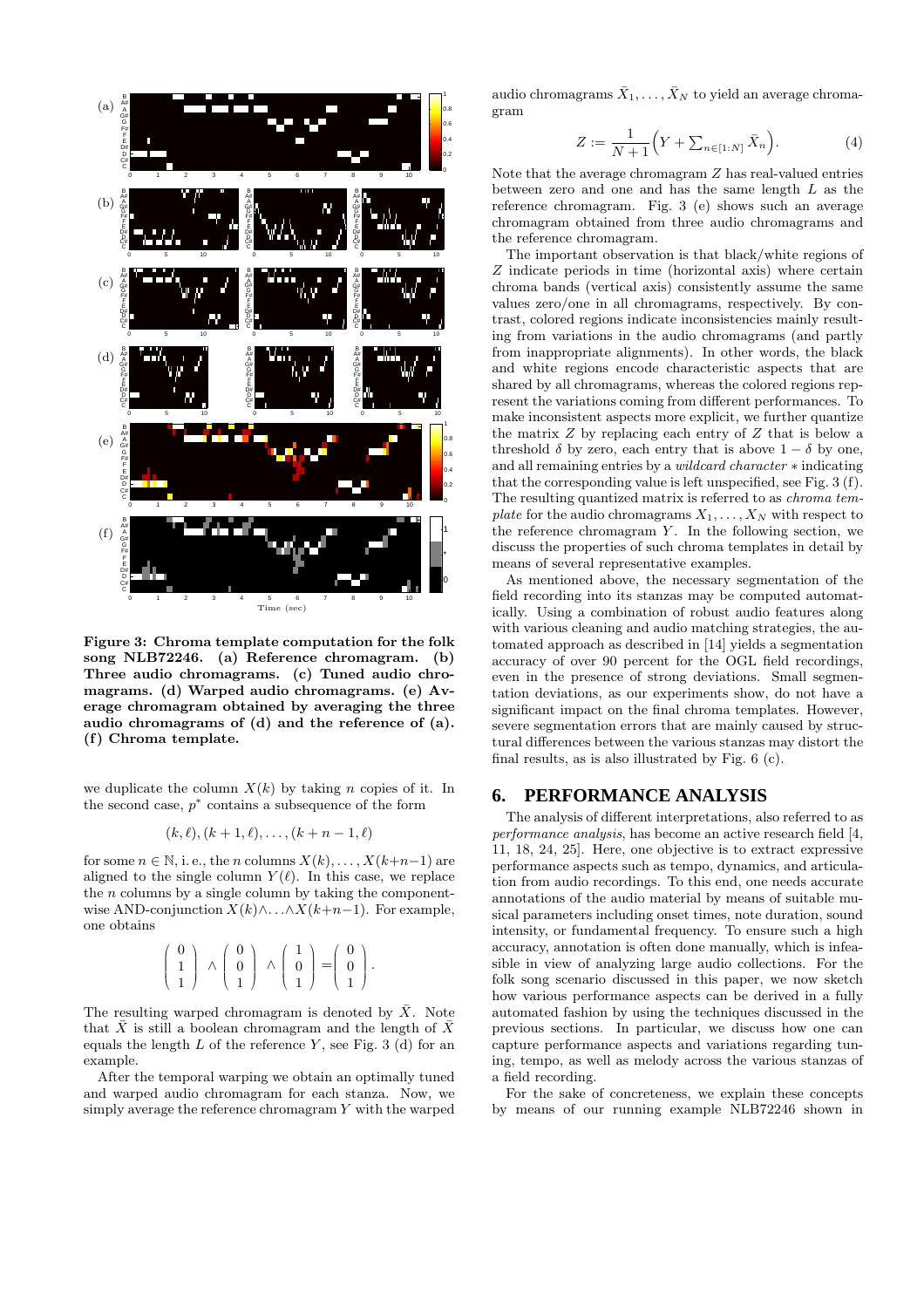

Figure 4: Various performance aspects for a field recording of NLB72246 comprising 25 stanzas. (a) Reference chromagram. (b) Tuning parameter  $\tau$  for each stanza.  $(c)$  -  $(f)$  Tempo curves for the stanzas 1, 7, 19, and 25. (g) Average chromagram. (h) Chroma template.

Fig. 1 (a). As discussed in Sect. 4, we first compensate for difference in key and tuning by estimating a tuning parameter  $\tau$  for each individual stanza of the field recording. This parameter indicates to which extend the stanza's audio chromagram needs to be shifted upwards to optimally agree with the reference chromagram. Fig. 4 (b) shows the tuning parameter  $\tau$  for each of the 25 stanzas of the field recording. As can be seen, the tuning parameter almost constantly decreases from stanza to stanza, thus indicating a constant rise of the singer's voice. The singer starts the performance by singing the first stanza roughly  $\tau = 7.75$ semitones lower than indicated by the reference transcription. Continuously going up with the voice, the singer finishes the song with the last stanza only  $\tau = 4.5$  semitones below the transcription, thus differing by more than three semitones from the beginning. Note that in our processing pipeline, we compute tuning parameters on the stanza level. In other words, significant shifts in tuning within a stanza cannot yet be captured by our methods. This may be one unwanted reason when obtaining many inconsistencies in our chroma templates. For the future, we think of methods on how to handle such detuning artifacts within stanzas.

After compensating for tuning differences, we apply DTW-based warping techniques in order to compensate for temporal differences between the recorded stanzas, see Sect. 5. Actually, an optimal warping path  $p^*$  encodes the relative tempo difference between the two sequences to be aligned. In our case, one sequence corresponds to one of the performed stanzas of the field recording and the other sequence corresponds to the idealized transcription, which



Figure 5: Various performance aspects for a field recording of NLB73626 comprising 5 stanzas. (a) Reference chromagram. (b) Tuning parameter  $\tau$  for each stanza. (c) - (f) Tempo curves for the first 4 stanzas. (g) Average chromagram. (h) Chroma template.

was converted into a MIDI representation using a constant tempo of 120 BPM. Now, by aligning the performed stanza with the reference stanza (on the level of chromagram representations), one can derive the relative tempo deviations between these two versions [15]. These tempo deviations can be described through a tempo curve that, for each position of the reference, indicates the relative tempo difference between the performance and the reference. In Fig. 4 (c) to (f), the tempo curves for the first four recorded stanzas of NLB72246 are shown. The horizontal axis encodes the time axis of the MIDI reference (rendered at 120 BPM), whereas the vertical encodes the relative tempo difference in form of a factor. For example, a value of 1 indicates that the performance has the same tempo as the reference (in our case 120 BPM). Furthermore, the value 1/2 indicates half the tempo (in our case 60 BPM) and the value 2 indicates twice the tempo relative to the reference (in our case 240 BPM). As can be seen from Fig. 4 (c), the singer performs the first stanza at an average tempo of roughly 85 BPM (factor 0.7). However, the tempo is not constant throughout the stanza. Actually, the singer starts with a fast tempo, then slows down significantly, and accelerates again towards the end of the stanza. Similar tendencies can be observed in the performances of the other stanzas. As an interesting observation, the average tempo of the stanzas continuously increases throughout the performance. Starting with an average tempo of roughly 85 BPM in the first stanza, the tempo averages to 99 BPM in stanza 7, 120 BPM in stanza 19, and reaches 124 BPM in stanza 25. Also, in contrast to stanzas at the beginning of the performance, the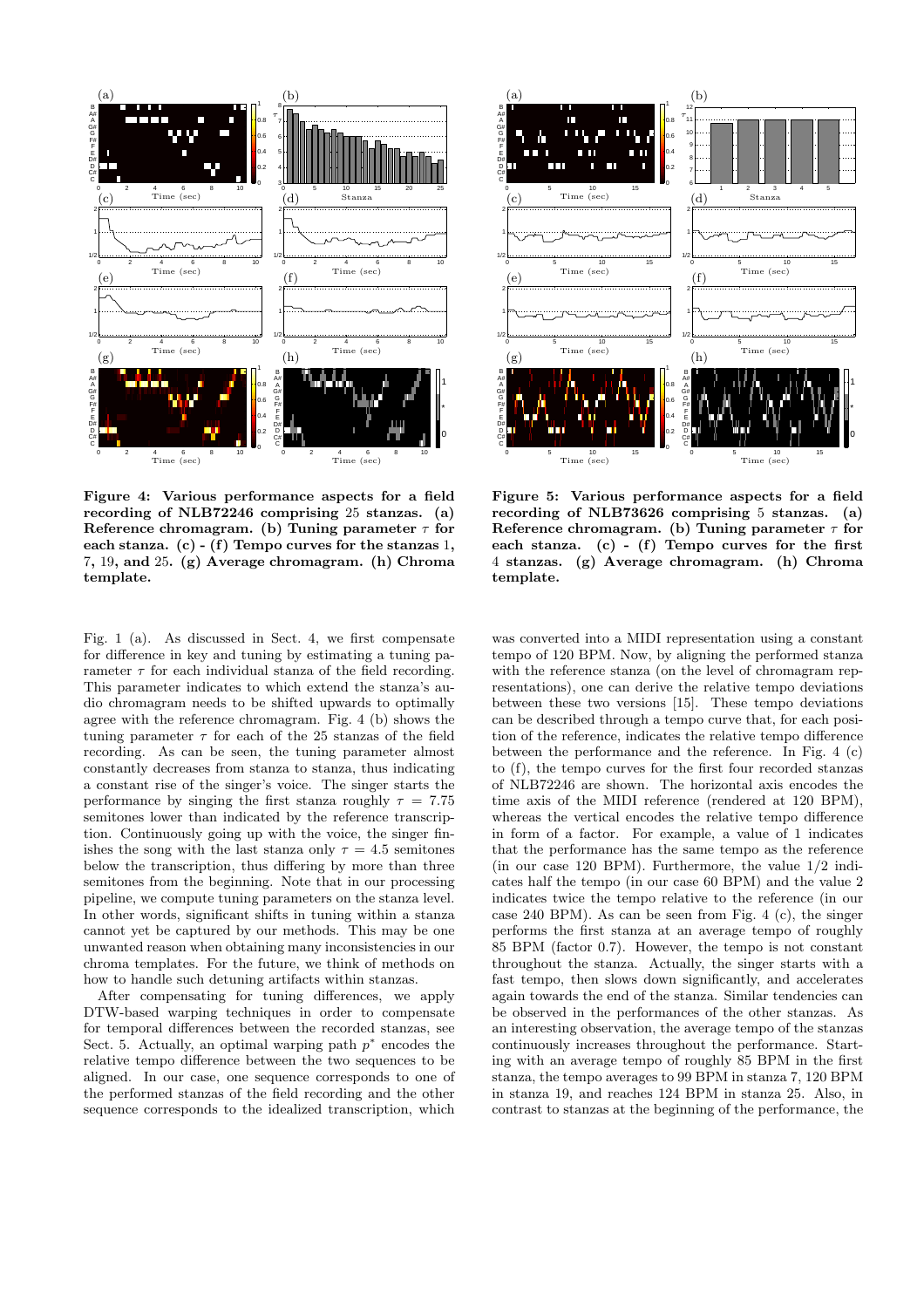

Figure 6: Reference chromagram (top), average chromagram (middle) and chroma template (bottom) for 3 folk song recordings: (a) NLB74437 comprising 8 stanzas. (b) NLB73287 comprising 11 stanzas. (c) NLB72395 comprising 12 stanzas.

tempo is nearly constant for the stanzas towards the end of the recording. This may be an indicator that the singer becomes more confident in her singing capabilities as well as in her capabilities of remembering the song.

Finally, after tuning and temporally warping the audio chromagrams, we compute an average chromagram and a chroma template, see Sect. 5. In the quantization step, we use a threshold  $\delta$ . In our experiments, we set  $\delta = 0.1$ , thus disregarding inconsistencies that occur in less than 10% of the stanzas. This introduces some robustness towards outliers. The average chromagram and a chroma template for NLB72246 are shown (g) and (h) of Fig. 4, respectively. Here, in contrast to Fig. 3, all 25 stanzas of the field recording were considered in the averaging process. As explained above, the wildcard character ∗ (gray color) of a chroma template indicates inconsistent performance aspects across the various stanzas of the field recording. Since we already compensated for tuning and tempo differences before averaging, the inconsistencies indicated by the chroma templates tend to reflect local melodic inconsistencies and inaccuracies. We illustrate this by our running example, where the inconsistencies particularly occur in the third phrase of the stanza (starting with the fifth second of the MIDI reference). One possible explanation for these inconsistencies may be as follows. In the first two phrases of the stanza, the melody is relatively simple in the sense that neighboring notes differ only either by a unison interval or by a second interval. Also the repeating note A4 plays the role of a stabilizing anchor within the melody. In contrast, the third phrase of the stanza is more involved. Here, the melody contains several larger intervals as well as a meter change. Therefore, because of the higher complexity, the singer may have problems in accurately and consistently performing the third phrase of the stanza.

As a second example, we consider the folk song NLB73626, see Fig. 5. The corresponding field recording comprises 5 stanzas, which are sung in a relatively clean and consistent way. Firstly, the singer keeps the pitch more or less on the same level throughout the performance. This is also indicated by Fig. 5 (b), where one has a tuning parameter of  $\tau = 4$  for all, except for the first stanza where one has  $\tau = 3.75$ . Secondly, as shown by (c)-(f) of Fig. 5, the average tempo is consistent over all stanzas. Also, the shapes of all the tempo curves are highly correlated. This temporal consistency may be an indicator that the local tempo deviations are a sign of artistic intention rather than a random and unwanted imprecision. Thirdly, the chroma template shown in Fig. 5 (h) exhibits many white regions, thus indicating that many notes of the melody have been performed in a consistent way. The gray areas, in turn, which correspond to the inconsistencies, appear mostly in transition periods between consecutive notes. Furthermore, they tend to have an ascending or descending course while smoothly combining the pitches of consecutive notes. Here, one reason is that the singer tends to slide between two consecutive pitches, which has the effect of some kind of portamento. All of these performance aspects indicate that the singer seems to be quite familiar with the song and confident in her singing capabilities.

We close our discussion on performance analysis by having a look at the chroma templates of another three representative examples. Fig. 6 (a) shows the chroma template of the folk song NLB74437, the field recording of which comprises 8 stanzas. The template shows that the performance is very consistent, with almost all notes remaining unmasked. Actually, this is rather surprising since NLB74437 is one of the few recordings, where several singers perform together. Even though, in comparison to other recordings, the performers do not seem to be particularly good singers and even differ in tuning and melody, singing together seems to mutually stabilize the singers thus resulting in a rather consistent overall performance. Also the chroma template shown in Fig. 6 (b) is relatively consistent. Similarly to the example shown in Fig. 5, there are inconsistencies that are caused by portamento effects. As a last example, we consider the chroma template of the folk song NLB72395, where nearly all notes have been marked as inconsistent, see Fig. 6 (c). This is a kind of negative result, which indicates the limitations of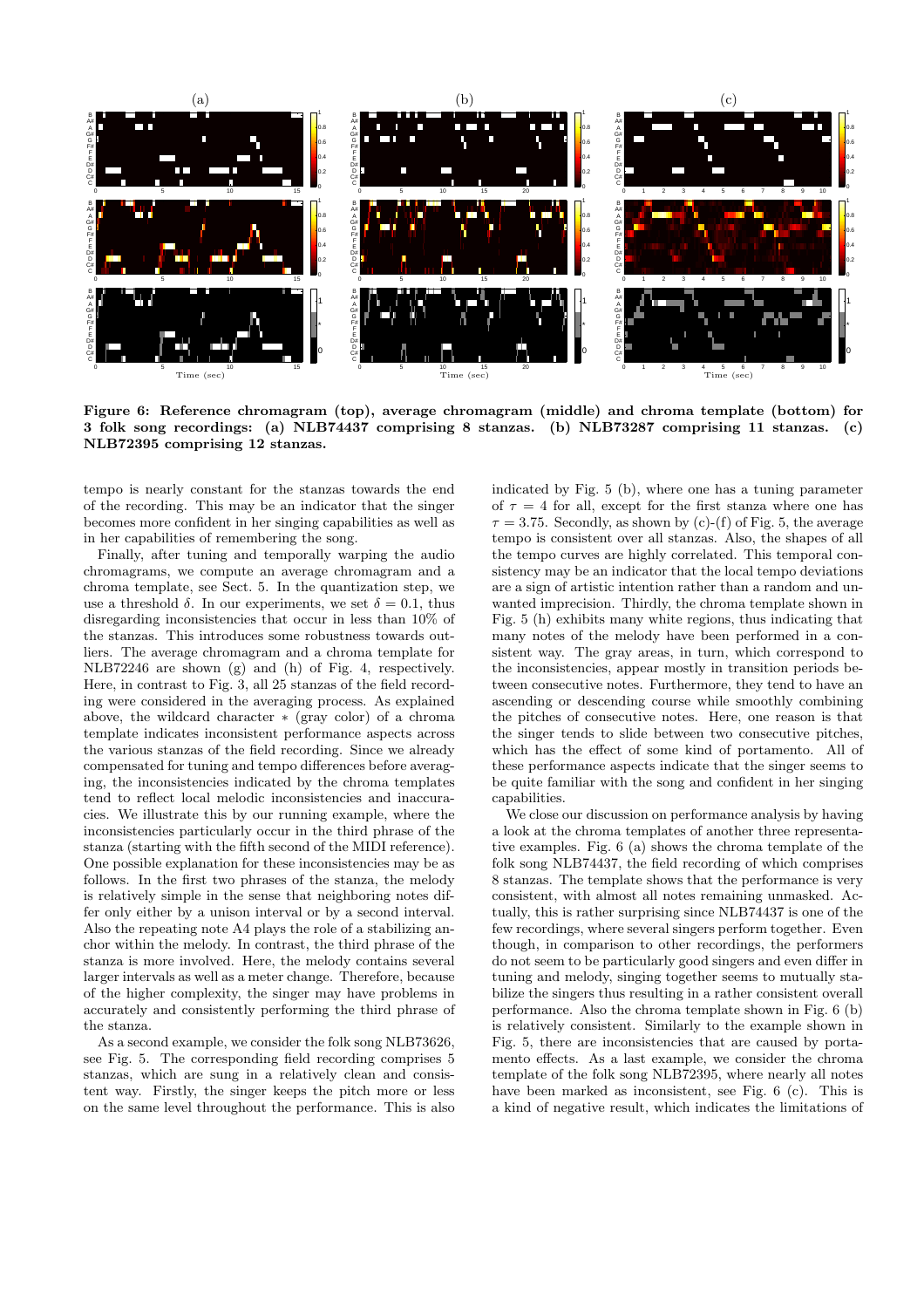our concept. A manual inspection showed that some of the stanzas of the field recording exhibit significant structural differences, which are neither reflected by the transcription nor in accordance with most of the other stanzas. For example, in at least two recorded stanzas one entire phrase is omitted by the singer. In such cases, using a global DTWbased approach for aligning the stanzas inevitably leads to poor and semantically meaningless alignments that cause many inconsistencies. The handling of such structural differences constitutes an interesting research problem, which we plan to approach in our future work.

### **7. CONCLUSIONS AND FUTURE WORK**

In this paper, we presented a multimodal approach for extracting performance parameters from folk song recordings by comparing the audio material with symbolically given reference transcriptions. As the main contribution, we introduced the concept of chroma templates that reveal the consistent and inconsistent melodic aspects across the various stanzas of a given recording. In computing these templates, we used tuning and time warping strategies to deal with local variation in melody, tuning and tempo.

The variabilities revealed and observed in this research may have various causes, which need to be further explored in future research. Often these causes are related to questions in the area of music cognition. A first hypothesis is that stable notes are structurally more important than variable notes. The stable notes may be the ones that form part of the singer's mental model of the song, whereas the variable ones are added to the model at performance time. Variations may also be caused by problems in remembering the song. It has been observed that often melodies stabilize after a few iterations. Such variation may offer insight in the working of the musical memory. If the aim is to approach an accurate version of the melody, it may be better to discard initial variations. Furthermore, melodic variabilities caused by ornamentations can also be interpreted as a creative aspect of performance. Such variations may be motivated by musical reasons, but also by the lyrics of a song. Sometimes song lines have an irregular length, necessitating the insertion or deletion of notes. Variations may also be made to emphasize key words in the text or, more general, to express the meaning of the song. One would expect such variations to be more or less evenly distributed over the song and not be concentrated at the beginning. Finally one may study details on tempo, timing, pitch, and loudness in relation to performance, as a way of characterizing performance styles of individuals or regions.

As can be seen from these issues, the techniques introduced in this paper constitute only a first step towards making field recordings more accessible to performance analysis and folk song research. Only by using automated methods, one can deal with vast amounts of audio material, which would be infeasible otherwise. Here, our techniques can be considered as a kind of preprocessing to automatically screen a large number of field recordings in order to detect and locate interesting and surprising features worth being examined in more detail by domain experts. This may open up new challenging and interdisciplinary research directions not only for folk song research but also for music cognition.

Acknowledgement*.* The first two authors are supported by the Cluster of Excellence on Multimodal Computing and

Interaction at Saarland University. Furthermore, the authors thank Anja Volk and Peter van Kranenburg for preparing part of the ground truth segmentations.

#### **8. REFERENCES**

- [1] M. A. Bartsch and G. H. Wakefield. Audio thumbnailing of popular music using chroma-based representations. IEEE Transactions on Multimedia, 7(1):96–104, 2005.
- [2] O. Cornelis, M. Lesaffre, D. Moelants, and M. Leman. Access to ethnic music: advances and perspectives in content-based music information retrieval. Signal Processing, In Press, 2009.
- [3] A. de Cheveigné and H. Kawahara. YIN, a fundamental frequency estimator for speech and music. The Journal of the Acoustical Society of America, 111(4):1917–1930, 2002.
- [4] S. Dixon. Automatic extraction of tempo and beat from expressive performances. Journal of New Music Research, 30:39–58, 2001.
- [5] E. Gómez. Tonal Description of Music Audio Signals. PhD thesis, UPF Barcelona, 2006.
- [6] M. Goto. A chorus-section detecting method for musical audio signals. In Proc. IEEE International Conference on Acoustics, Speech, and Signal Processing (ICASSP), pages 437–440, Hong Kong, China, 2003.
- [7] L. P. Grijp and H. Roodenburg. Blues en Balladen. Alan Lomax en Ate Doornbosch, twee muzikale veldwerkers. AUP, Amsterdam, 2005.
- [8] A. Holzapfel and Y. Stylianou. Rhythmic similarity in traditional Turkish music. In Proc. International Conference on Music Information Retrieval (ISMIR), pages 99–104, Kobe, Japan, 2009.
- [9] N. Hu, R. Dannenberg, and G. Tzanetakis. Polyphonic audio matching and alignment for music retrieval. In Proc. IEEE Workshop on Applications of Signal Processing to Audio and Acoustics (WASPAA), New Paltz, NY, 2003.
- [10] Z. Juhász. Motive identification in 22 folksong corpora using dynamic time warping and self organizing maps. In Proc. International Conference on Music Information Retrieval (ISMIR), pages 171–176, Kobe, Japan, 2009.
- [11] J. Langner and W. Goebl. Visualizing expressive performance in tempo-loudness space. Computer Music Journal, 27(4):69–83, 2003.
- [12] D. Moelants, O. Cornelis, and M. Leman. Exploring African tone scales. In Proc. International Conference on Music Information Retrieval (ISMIR), pages 489–494, Kobe, Japan, 2009.
- [13] M. Müller. *Information Retrieval for Music and* Motion. Springer, 2007.
- [14] M. Müller, P. Grosche, and F. Wiering. Robust segmentation and annotation of folk song recordings. In Proc. International Conference on Music Information Retrieval (ISMIR), pages 735–740, Kobe, Japan, 2009.
- [15] M. Müller, V. Konz, A. Scharfstein, S. Ewert, and M. Clausen. Towards automated extraction of tempo parameters from expressive music recordings. In Proc.